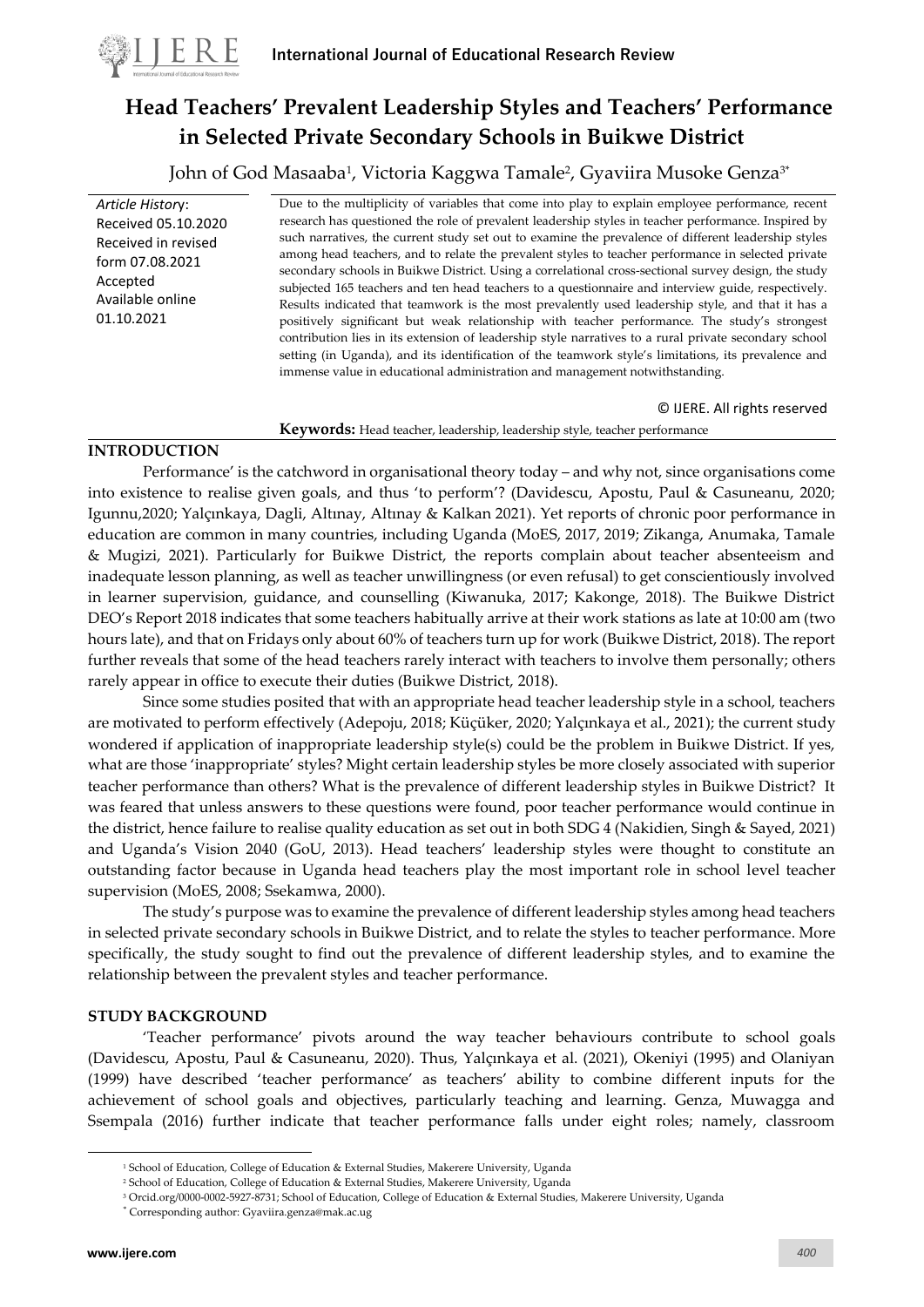instruction, guidance and counseling, role modeling, leadership and management, educational research, community development, collegiality (team role) and co-curricular activities. The current study conceptualised teacher performance in terms of accomplishment of the roles of classroom instruction, guidance and counselling, collegiality and co-curricular activities since these constitute the core functions of a secondary school teacher in Buikwe District (Kakonge, 2018).

Consequently, a teacher was understood to be a person who performs the roles of lessons planning, teaching, assessing and evaluating students, communicating students' progress to parents, enforcing discipline, supervising students in co-curricular activities, conducting in-class activities, planning field studies and preparing students for final exams (Bencherab & Maskari, 2021;Janelle, 2018; Muza, 2021). Thus, in this study, a teacher is someone who aids learners to acquire knowledge, skills and values, and it is along these lines that teacher performance is construed. This study's teacher operates in a private secondary schools – a post primary school that is owned by an individual or by a group such as a church, and therefore relies on internally-generated resources to run (MoES, 2008). The study was localised in private schools because they are the majority in Uganda and are assumed to be better in terms of headship and teacher performance (Crawfurd, 2017).

The education officer who heads a secondary school in Uganda is known as a head teacher (MoES, 2008). It is the head teacher who organizes and co-ordinates a school's human and material resources for the purpose of achieving institutional goals (Adepoju, 2018). His/her role includes leadership, which is about influencing both teaching and non-teaching staff to perform well to achieve school goals (Goddey, 2017). It is indeed the leadership style of the head teacher that sets the overall tone of the school, level of professionalism and teacher morale. The style adapted by such an officer can be of paramount importance in determining teacher performance (Holberta, Madhakomala, Saparuddin & Timotius, 2021; Iqbal, Anwar & Haider, 2015). This study therefore contends that the head teacher's effectiveness in influencing teachers to work together (teamwork), involve themselves in co-curricular activities, instruct students, and give them guidance and counseling largely depends on the overriding way (style) in which the head teacher interacts with teachers.

These 'ways of interacting' are technically referred to as 'leadership styles' – the different behaviours of influencing others to work towards attainment of group goals (Genza, 2021; Khan, Ismail, Hussain & Alghazali, 2020; Blasé, Dedrick & Strathe, 2018; Bush & Middlewood, 2005; Wachira, Gitumu & Mbugua, 2017). Available literature categorises leadership styles differently. However, guided by Blake and Mouton's Managerial Grid (1964), which was later (1985) termed 'Managerial Model III', the current study categorised the styles into five along lenses of one's concern for production (task) and concern for people (Blake & Mouton, 1985). Depending on the kind of style or concern demonstrated by the leader, employees will respond with enthusiasm or resentment, involvement or apathy, commitment or indifference (Blake et al., 1985).

The model's behavioural dimension of concern for production is plotted on the X-axis on a scale from one to nine points; and concern for people is plotted on a similar scale along the Y-axis. The point of intersection indicates one's pertinent leadership style. The Managerial Grid specifies five major leadership styles, namely; the indifferent style (1, 1), accommodating style (1, 9), middle-of-the-road (5, 5), dictatorial style (9, 1) and the team style (9, 9). Compared with other styles such as those of Fiedler's contingency leadership theory, Blake et al. (1985)'s styles were found to be both more elaborate and practical. Head teachers using this model can easily realise the importance of being concerned about teachers' needs, and this would positively impact on teaching and learning, and hence on school performance in general (Ahmed, 2015).

Indeed several researchers employed this same grid/model in related studies (Hakan, Kiliclar, & Yazicioglu, 2013; Ahmed, 2015; Biradar & Chatpalli, 2017; Cho, Yi & Choi, 2018; Alonzo, 2018). For example, whereas Hakan et al. (2013) applied the grid in a study of Turkish managers' leadership styles, Cho et al. (2018) used it to examine the relationship between leadership type and organisational performance in South Korea. However, the two studies were in the medical, banking and telecommunications sectors, and not in education. The current study therefore borrowed Blake and Mouton's leadership styles, focusing on three styles; namely, the indifferent, dictatorial and teamwork styles. These three respectively align well with Lewin, Lippett and White's laissez- faire, autocratic, and democratic leadership styles (as cited by Joshi, 2015). The three have also been left out by some recent research (Esia-Donkoh & Quansah, 2021).

In Uganda, where Buikwe District is located, teacher performance has differed over time (Zikanga et al., 2021). During the colonial era (1894-1962), performance was moderately high as it was closely monitored by (Anglican and Catholic) missionaries (Ssekamwa, 2000), who were both experienced and committed.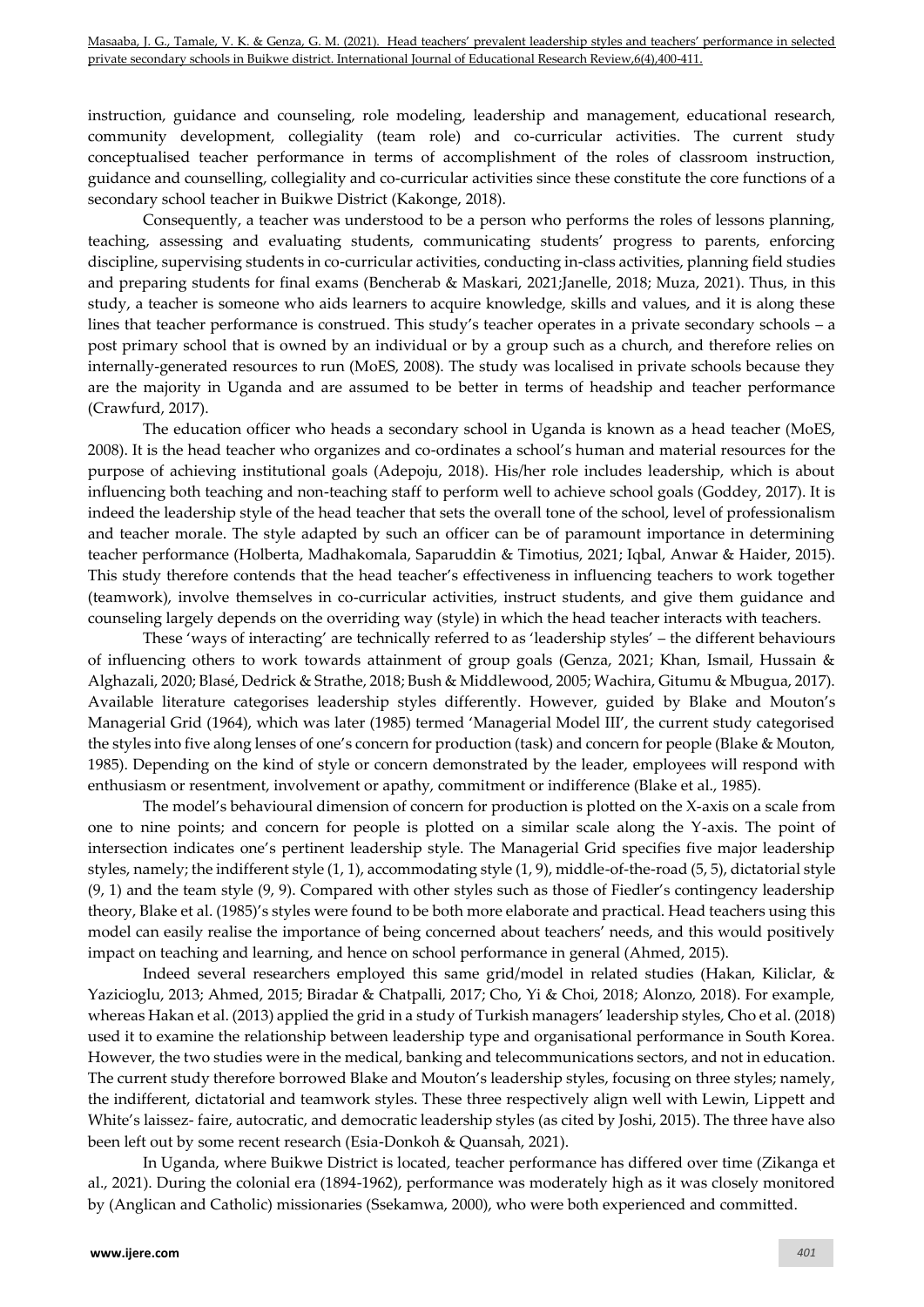However, soon after independence (in 1962), Government took over school control through the 1963 Education Act. This led to loss of effective school headship and supervision as the Act entrusted these roles mainly to inexperienced Inspectors of Schools appointed by the Ministry of Education. Secondly, with the return to Europe of many competent expatriate teachers (including head teachers) at Uganda's independence, both school administration and teaching were largely left in the hands of novices (Ssekamwa, 1997), including untrained teachers. When Asians were later expelled from Uganda in 1972, another critical shortage of experienced teachers and school administrators was created. Though the Government imported some graduates from Ghana, India, Bangladesh and Pakistan, the interruptions greatly impacted negatively on school leadership and teacher performance, as there was much discontinuity and amateurism (Ssekamwa, 1997). It should also be noted that in Uganda, teacher performance has long been linked to head teacher (principal) leadership as the accounting officer in a school (Ssekamwa, 2000). This makes the head teacher's overriding leadership style such an important variable in the success or failure of any school (Aunga, 2017). However, what is the current status of research on both leadership styles and their relationship with performance?

## **LITERATURE REVIEW**

Concerning the prevalence of different styles (first study objective), literature indicated that teamwork, sometimes known as the participative style, was more frequently practiced than the other two coexisting styles, namely the autocratic and laissez-faire (Specchia et al., 2021; Akparep, Jengre & Mogre, 2019; Yao, Woan, Li & Ahmad, 2017). Some studies such as Munir and Iqbal (2018) did not only report teamwork as the most practiced style, but also graded the other two in terms of the dictatorial style coming next, and the indifferent being third – but 'hardly practiced'. However, according to Akparep et al. (2019)'s study (in Ghana), the democratic (close to teamwork) style, is followed, not by the dictatorial, but by the indifferent. This implies that also the realities from Uganda's Buikwe District schools could end up with results giving a schema of prevalent leadership styles that differs from those of the existing majority of studies. Moreover, some of the existing works such as Akparep et al. (2019) were not carried out in education but in the mainstream business sector (in Ghana); and others such as Yao et al. (2017) were in the context of Malaysia (in Asia). Akparep et al. (2019)'s study is further considered to be constrained by its design (qualitative case study) and sampling technique (solely purposive), hence quite limited to be generalized to education contexts in Uganda.

For the second objective, the study considered literature on the relationship between different leadership styles and employee performance. Regarding the indifferent (laissez-faire) style, some studies showed that it has a negative relationship to staff performance (Specchia et al., 2021; Aboshaiqal, Monsour, Sherrod, Alkhaibary & Alkhaibary 2014; Ejimabo, 2015). However, others reported a positive relationship (Dastane, 2020; Imhangbe, Okecha & Obozuwa, 2018; Basit et al., 2017; Yao et al., 2017; Al-Malki & Juan, 2018). Yet others such as Chua, Basit and Hassan (2018) and Mawoli and Haruna (2017) simply reported that the indifferent style has little impact on job performance, without directly indicating the direction of the relationship (whether positive or negative). Such contradictions warranted the current study. Moreover, studies such as Aboshaiqal et al. (2014) were not carried out in the education sector but in engineering. It is Imhangbe et al. (2018)'s study which was in education (on principals' leadership styles and teacher job performance), but in both public and private secondary schools, moreover in the context of Nigeria (W. Africa). The current study was localized in Uganda (E. Africa), and more so in private schools only, whose leadership dynamics differ from those in public schools. **Hypothesis 1**: *There is a relationship between head teachers' indifferent leadership style and teacher performance*.

For the dictatorial (autocratic/authoritarian) leadership style, some studies indicated that it has a negative impact on employee performance (Basit et al., 2017; Iqbal et al., 2015; Nasir, Nordin, Seman & Rahmat, 2014; Ayene, 2016). However, other studies found a positive correlation between dictatorial leadership and employee performance (Chua et al., 2018; Akram et al., 2012; Bakwai, 2015; Bhargavi & Yaseen, 2016; Khajeh, 2018; Wang & Guan, 2018). The contradiction gap between one group of studies and another warranted further research, among other gaps. **Hypothesis 2**: *There is a relationship between head teachers' dictatorial leadership style and teacher performance*.

Lastly, most of the available studies indicated that there is a positive relationship between the teamwork (or participative / supportive) leadership style and employee performance (Ghodang, 2021; Dastane, 2020; Sanyal & Hisam, 2018; Sarışık,2020; Wachira et al., 2017; Agwu, 2015; Aunga et al., 2017; Khan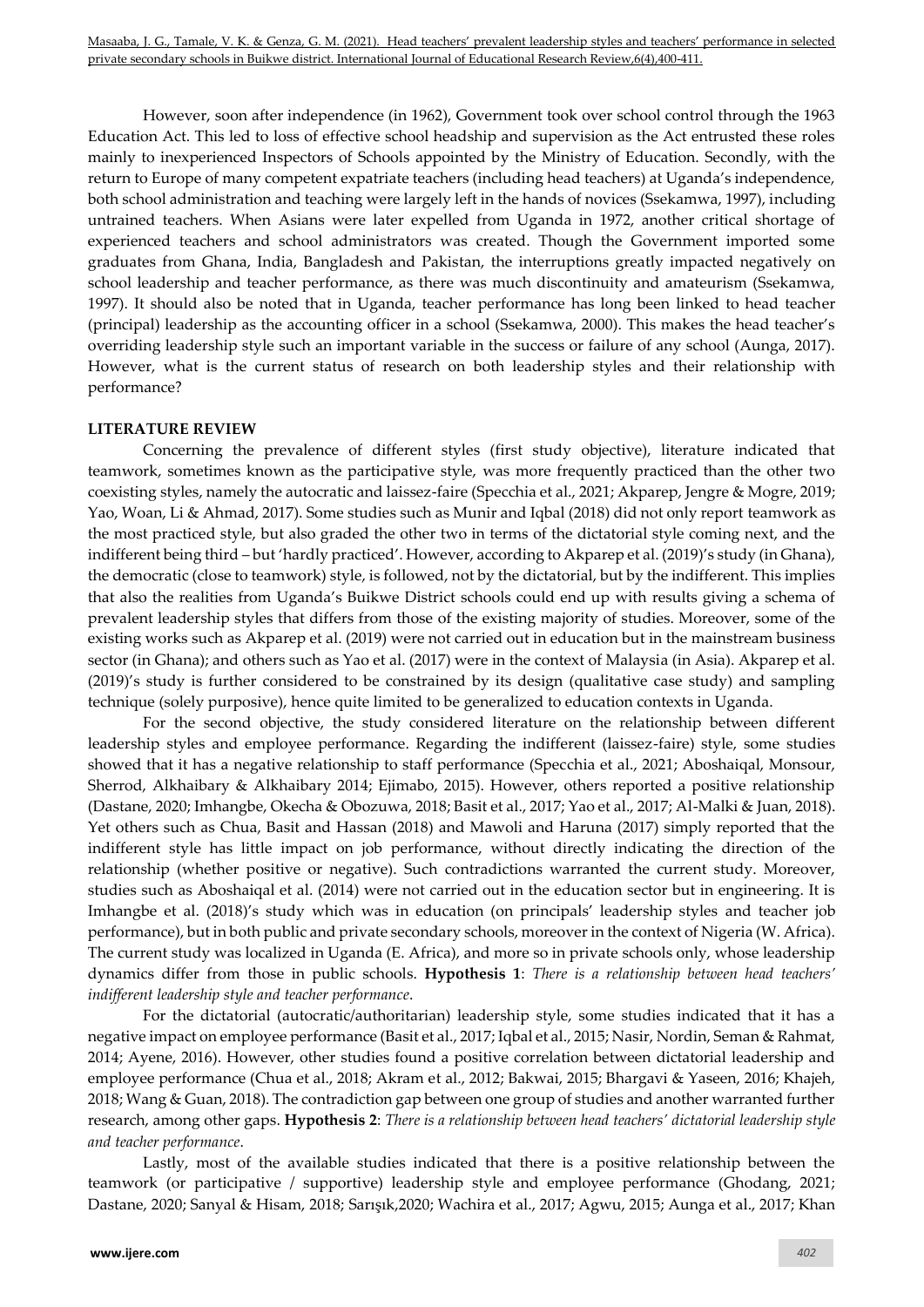et al., 2017; Basit et al., 2017). Some studies even give a comparative element, indicating that the teamwork style contributed more to staff productivity than other styles (Yao et al., 2017; Dalluay & Jalagat, 2016). However, none of these studies was carried out in Uganda and some of them were outside education. For example, whereas Dastane (2020) was among employees of multinational corporations in Malaysia, Agwu (2015) was in the oil and gas sector in Nigeria, and Khan et al. (2017) was in the banking sector in Oman. Though in education, Sanyal et al. (2018)'s study concerned itself with the university level (in Oman), and Aunga et al. (2017) went for the primary school level (in Arusha, Tanzania). The current study felt that the secondary school level was under studied, except for Wachira et al. (2017)'s study in Kieni-West Sub-County, Kenya, which however interested itself only in public secondary schools, excluding private ones. The current study therefore went for private (not public) secondary (not primary or tertiary) schools. **Hypothesis 3:** *There is a relationship between head teachers' teamwork leadership style and teacher performance.* 

## **METHODOLOGICAL UNDERPININGS**

The study employed a correlational cross-sectional survey design (Amin, 2005) that utilized both quantitative and qualitative approaches so as to realise a wider view of reality. Head teachers and teachers in private secondary schools in Buikwe District constituted the target population. The sample size was 165 teachers, arrived at using Krejcie and Morgan (1970)'s tables. For sampling, the study employed stratified random and purposive sampling techniques to teachers and head teachers, respectively. Questionnaire and interview guide were the study tools.

The questionnaire was adapted from Ahmed (2015) and Genza et al. (2016), and had nine (9) indicators of teacher performance (DV), namely: scheme of work preparation; lesson plan preparation; updating lesson notes; use of a variety of teaching materials; offering guidance and counseling to students; monitoring student work; class management during instruction; applying a variety of teaching methods; team building; participation in co-curricular activities; monthly assessment of learning; and, attending to all lessons stipulated. For head teachers' leadership styles (IV), the different indicative elements for each style are indicated in Table 1 (below).

The questionnaire's internal validity was ensured using content validity (with a CVI of 0.85). External validity was achieved by using both ecological and population validity techniques (Khorsan & Crawford, 2014). Reliability was ensured by adapting items from readymade tools from Ahmed (2015) and Genza et al. (2016), in addition to Cronbach's Alpha method (with all items ranging from 0.74 to 0.8). Pilot testing was also carried out for both tools. Quantitative data were analysed using descriptive statistics as well as Pearson's Linear Correlation Co-efficient. Qualitative data were analysed thematically.

For ethics, respondents' informed consent was ensured by explaining to them what the study was all about. With regard to the right to privacy, the study ensured anonymity of both respondents and schools by using pseudonyms. To ensure no harm is done to participants, Covid-19 SOPs (such as masking and social distancing) were adhered to.

In the end, the study's actual sample consisted of 159 teachers, of whom 102 (64.2%) were male and 57 (35.8%) were female. The majority (93%) were 25-45 years old; held first degrees (77.4%); and had been teaching in private secondary schools in Buikwe District for a period of at least ten years (82%). The participants were therefore from both genders, moreover with adequate experience in teaching in private schools in the study district, hence population validity.

## **FINDINGS: ANALYSIS, INTERPRETATION AND DISCUSSION**

## **Prevalence of different leadership styles**

Table 1 presents a summary of the findings on the prevalence of the three different leadership styles among Head teachers of private secondary schools in Buikwe District (Uganda).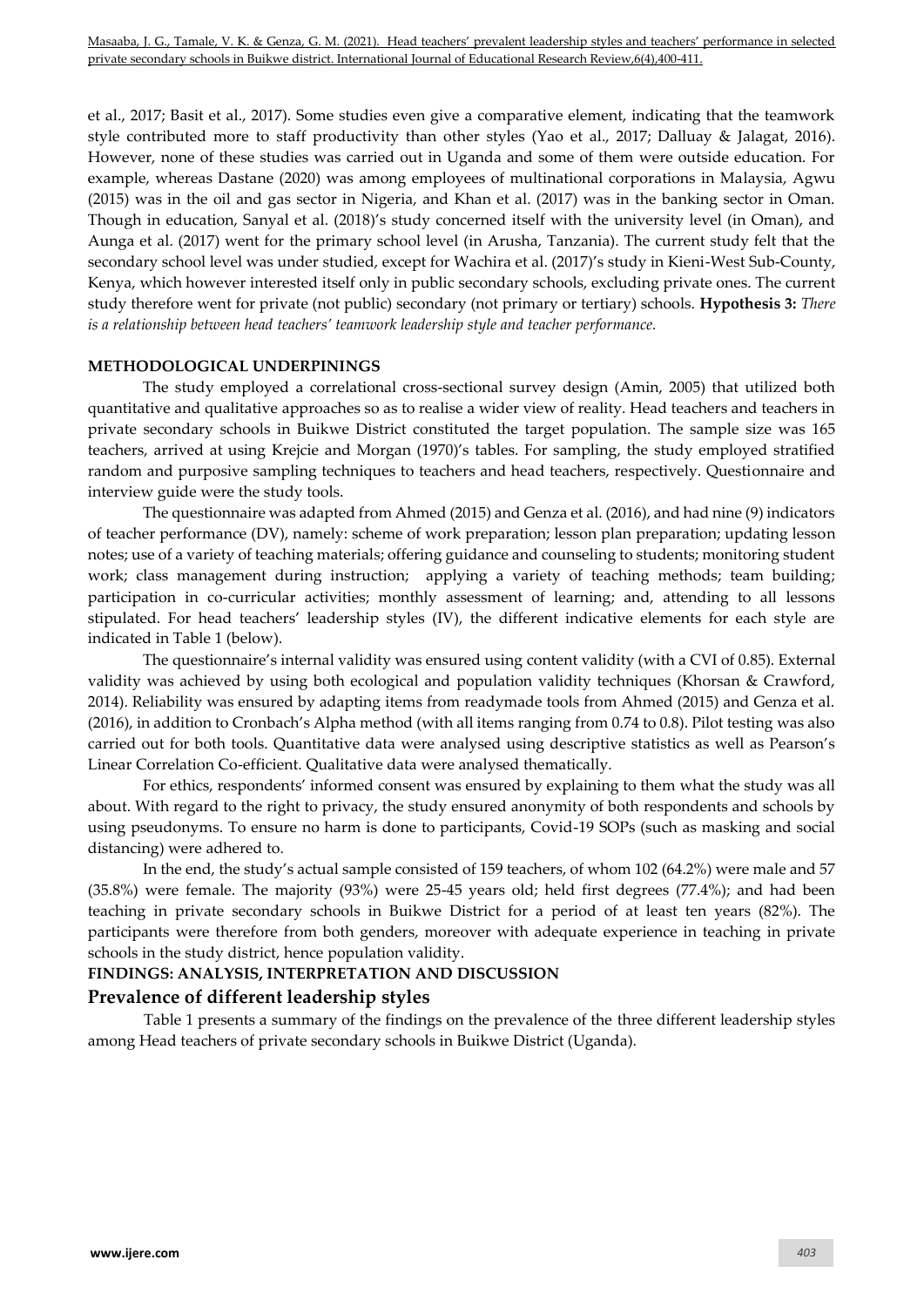Masaaba, J. G., Tamale, V. K. & Genza, G. M. (2021). Head teachers' prevalent leadership styles and teachers' performance in selected private secondary schools in Buikwe district. International Journal of Educational Research Review,6(4),400-411.

|                | Table 1: Prevalence of different leadership styles among head teachers |           |                      |                      |                  |                    |                    |
|----------------|------------------------------------------------------------------------|-----------|----------------------|----------------------|------------------|--------------------|--------------------|
|                | Leadership style                                                       |           |                      | Respondents' answers |                  |                    |                    |
|                | 1 Indifferent style (indicators)                                       | <b>SD</b> | D                    | $\mathbf U$          | $\mathbf{A}$     | <b>SA</b>          | $\bar{\mathbf{x}}$ |
|                | My head teacher does not mind about my                                 | 108       | 41                   | 5                    | $\mathbf{1}$     | $\overline{4}$     |                    |
|                | conduct at school                                                      | (68%)     | (26%)                | (3%)                 | (1%)             | (2%)               |                    |
|                | My head teacher does not follow up my                                  | 118       | 30                   | 6                    | $\overline{2}$   | $\overline{2}$     |                    |
|                | availability at school                                                 | (75%)     | (19%)                | (4%)                 | (1%)             | (1%)               |                    |
|                | My head teacher does not take initiative to                            | 116       | 34                   | 8                    | $\boldsymbol{0}$ | 1                  | 1.61               |
|                | improve student performance                                            | (73%)     | (21%)                | (5%)                 | $(0\%)$          | $(1\%)$            |                    |
|                | head<br>teacher<br>My<br>minimum<br>exercises                          | 65        | 46                   | 8                    | 24               | 16                 |                    |
|                | supervision of work                                                    | (41%)     | (29%)                | (5%)                 | (15%)            | $(10\%)$           |                    |
|                |                                                                        | 64%       | $24\%$               | $4\%$                | $4\%$            | $4\%$              |                    |
|                | Overall                                                                |           | $4\%$<br>88%         |                      | 8%               |                    |                    |
| $\overline{2}$ | Dictatorial style (indicators)                                         |           | Respondents' answers |                      |                  | $\bar{\mathbf{X}}$ |                    |
|                | My head teacher gives strict work rules not to                         | 22        | 30                   | 16                   | 63               | 27                 |                    |
|                | be questioned                                                          | (14%)     | (19%)                | $(10\%)$             | $(40\%)$         | (17%)              |                    |
|                | head<br>teacher<br>authoritarian<br>My<br>uses                         | 81        | 43                   | 11                   | 13               | 11                 |                    |
|                | communication                                                          | (51%)     | (27%)                | (7%)                 | (8%)             | (7%)               |                    |
|                | My head teacher minds about the task at                                | 15        | 10                   | 5                    | 51               | 78                 | 2.78               |
|                | hand, no matter my health                                              | (10%)     | (6%)                 | (3%)                 | (32%)            | (49%)              |                    |
|                | My head teacher does not delegate authority                            | 58        | 53                   | 21                   | 20               | 7                  |                    |
|                |                                                                        | (37%)     | (33%)                | (13%)                | (13%)            | (4%)               |                    |
|                | My head teacher's word is usually final not to                         | 42        | 53                   | 21                   | 28               | 15                 |                    |
|                | be questioned                                                          | (26%)     | (33%)                | (13%)                | (18%)            | $(10\%)$           |                    |
|                |                                                                        | 28%       | 24%                  | 9%                   | 22%              | 17%                |                    |
|                | Overall                                                                | 52%       |                      | 9%                   | 39%              |                    |                    |
| 3              | <b>Teamwork (indicators)</b>                                           |           | Respondents' answers |                      |                  |                    | $\bar{\mathbf{x}}$ |
|                | My head teacher involves teachers in decision                          | 13        | 14                   | 10                   | 71               | 51                 |                    |
|                | making                                                                 | (8%)      | (9%)                 | (6%)                 | (45%)            | (32%)              |                    |
|                | My head teacher conducts staff meetings                                | 10        | 9                    | 7                    | 61               | 72                 |                    |
|                | regularly                                                              | (6%)      | (6%)                 | (4%)                 | (39%)            | (45%)              |                    |
|                | My head teacher allows teachers to express                             | 7         | 9                    | 5                    | 71               | 67                 | 4.03               |
|                | their views                                                            | (4%)      | (6%)                 | (3%)                 | (45%)            | (42%)              |                    |
|                | My head teacher offers support supervision                             | 7         | 10                   | 9                    | 70               | 63                 |                    |
|                | to staff                                                               | (4%)      | (6%)                 | (6%)                 | (44%)            | $(40\%)$           |                    |
|                | My head teacher works with teachers to                                 | 10        | $10\,$               | 9                    | 75               | 55                 |                    |
|                | improve on their welfare                                               | (6%)      | (6%)                 | (6%)                 | (47%)            | (35%)              |                    |
|                |                                                                        | $6\%$     | $6\%$                | $5\%$                | 44%              | 39%                |                    |
|                | Overall                                                                |           | $12\%$               | $5\%$                |                  | $83\%$             |                    |

Table 1 reveals that, according to teachers in private secondary schools in Buikwe District, the most prevalent head teacher leadership style is the teamwork style, with 83% of agreement (x̄=4.03). The style got an overwhelming 'Yes' ('agreement') on each of the five indicative measures used. On the other hand, the dictatorial and indifferent styles got only 39% ( $\bar{x}$ =2.78) and 8% ( $\bar{x}$ =1.61) of agreement, respectively. These findings mean that teamwork and its related participatory practices are very common in Buikwe private secondary schools. These findings agree with Akparep et al. (2019) and Yao et al. (2017) that teamwork (participatory) style is more frequently practiced than either the dictatorial or the indifferent style.

During interview, the researchers made an attempt to appreciate more deeply why, where, when and how the teamwork style is practiced. Asked why this style, one Head teacher revealed that;

*Two heads are better than one. I involve and consult the teachers so that we can share ideas, plan together and achieve together* (Header teachers' interview)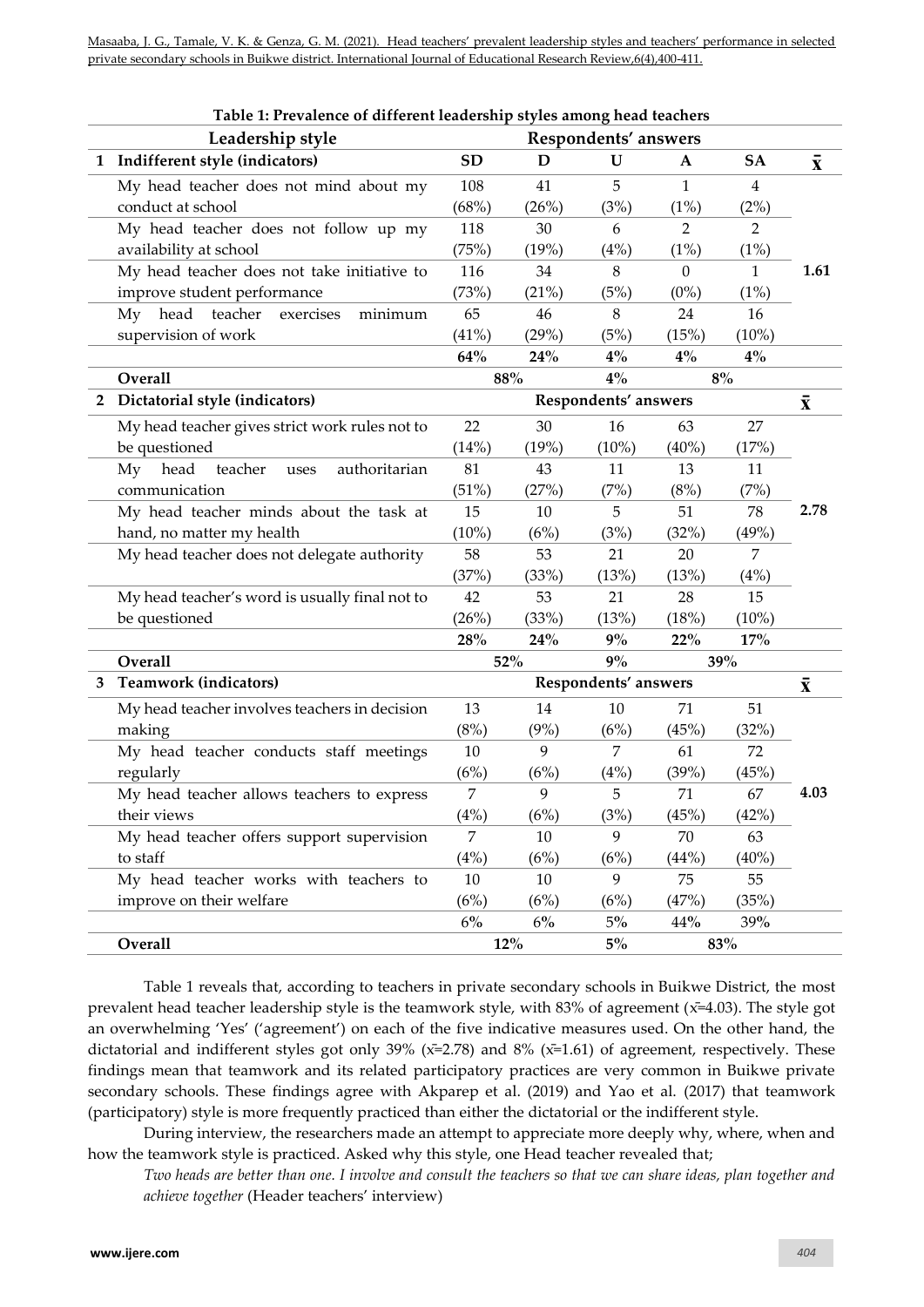Masaaba, J. G., Tamale, V. K. & Genza, G. M. (2021). Head teachers' prevalent leadership styles and teachers' performance in selected private secondary schools in Buikwe district. International Journal of Educational Research Review,6(4),400-411.

Concerning the where, when and how, the same respondent reported that;

*It is mainly through my encounter with them* [teachers] *in the meetings, suggestions from the suggestion box or during the one on one sessions especially with the Heads of departments and class teachers* (Header teachers' interview).

Meetings came out repeatedly as the most common platform for 'working together'. Thus, another respondent opined that;

*Numerous meetings are held including beginning of term, weekly meetings for staff briefing, students' assessment meetings as well as end of term meetings. There are also monthly class meetings where the voice of the students is heard through their class teachers in the main staff meetings* (Head teachers' interview).

This means that meetings are so important in the success of teamwork that without them it would stall. Even then, not everything is to be referred to a team meeting for discussion.

*There are moments* [issues] *that require immediate action...where I cannot involve teachers, for example during students' grave indisciplinary cases and student health. There are also other sensitive matters reserved to my office especially pertaining to finances where I involve only the Board* [of Governors] (Head teachers' interview).

These revelations mean that however good teamwork (via meetings) is, it should not be overdone, since consultation meetings also have a downside;

*Meetings at times delay or hinder action as many teachers use them to sabotage the schools' plans, and so only a few meetings are held especially those connected to students' performance. Moreover meetings are costly in terms of transport and other sitting allowances* (Head teachers' interview).

This means that staff meetings and consultations ought to be regulated. Otherwise some individuals use them to sabotage official business;

*When you allow too much of teachers' views you may lose leadership stability especially in matters concerning their rights like allowances and salaries yet private schools especially in our rural areas like Buikwe are not assured of stable income. If teachers' views are not regulated they can lead to turmoil in the school* (Head teachers' interview).

This implies that even for administrators who commonly use the teamwork style, there are instances where they resort to other styles, such as the dictatorial, otherwise chaos may result. This further means that application of teamwork itself demands that head teachers sometimes code-switch to other styles so that the gains achieved through 'teamwork' are not lost.

Table 1 further reveals that the second most prevalently used leadership style is the dictatorial, though with only 39% of prevalence, since the majority of teachers (52%) disagreed that their head teachers employ it. These findings agree with Munir et al. (2018) that the dictatorial (autocratic) style is the second most frequently used style. The findings therefore disagree with Akparep et al. (2019)'s contention that the laissezfaire style is the second most commonly used style.

Surprisingly, on two (of the five) dictatorial style indicators the majority of teachers agreed on prevalence. The two are 'head teachers giving strict work rules not to be questioned' (57%), and 'head teachers minding about the task at hand, no matter the teacher's health' (81%). These findings mean that although generally head teachers in the private schools in Buikwe District use teamwork, when it comes to certain strategically critical issues such as student learning, they are ready to go dictatorial. One teacher explained that;

*Academic performance is the trade mark of private schools in Uganda. Private schools survive on results and that is why many parents entrust their children to such schools. It is thus incumbent upon us* [Head teachers] *to live to that expectation through pressing and fostering teacher performance for as long as a school does not produce* [academic] *results, it has no students and consequently out of the education market. Thus, everything is done to achieve academic performance, including giving strict orders to teachers (Head teachers' interview).* 

Other Head teachers agreed, arguing, however, that it depends on the situation at hand. One put it this way; In *certain situations, the more dictatorial a head teacher is, the more effective the teachers become and hence some need to be coerced in order to improve their performance*. *Different situations require different communication tones. There are instances when I reprimand my teachers especially those who miss classes,*  [and] *those who regularly report late to school or class. Too much of consulting eats away the school's valuable time. So I apply some dictatorial measures especially where duty requires urgency* (Head teachers' interview).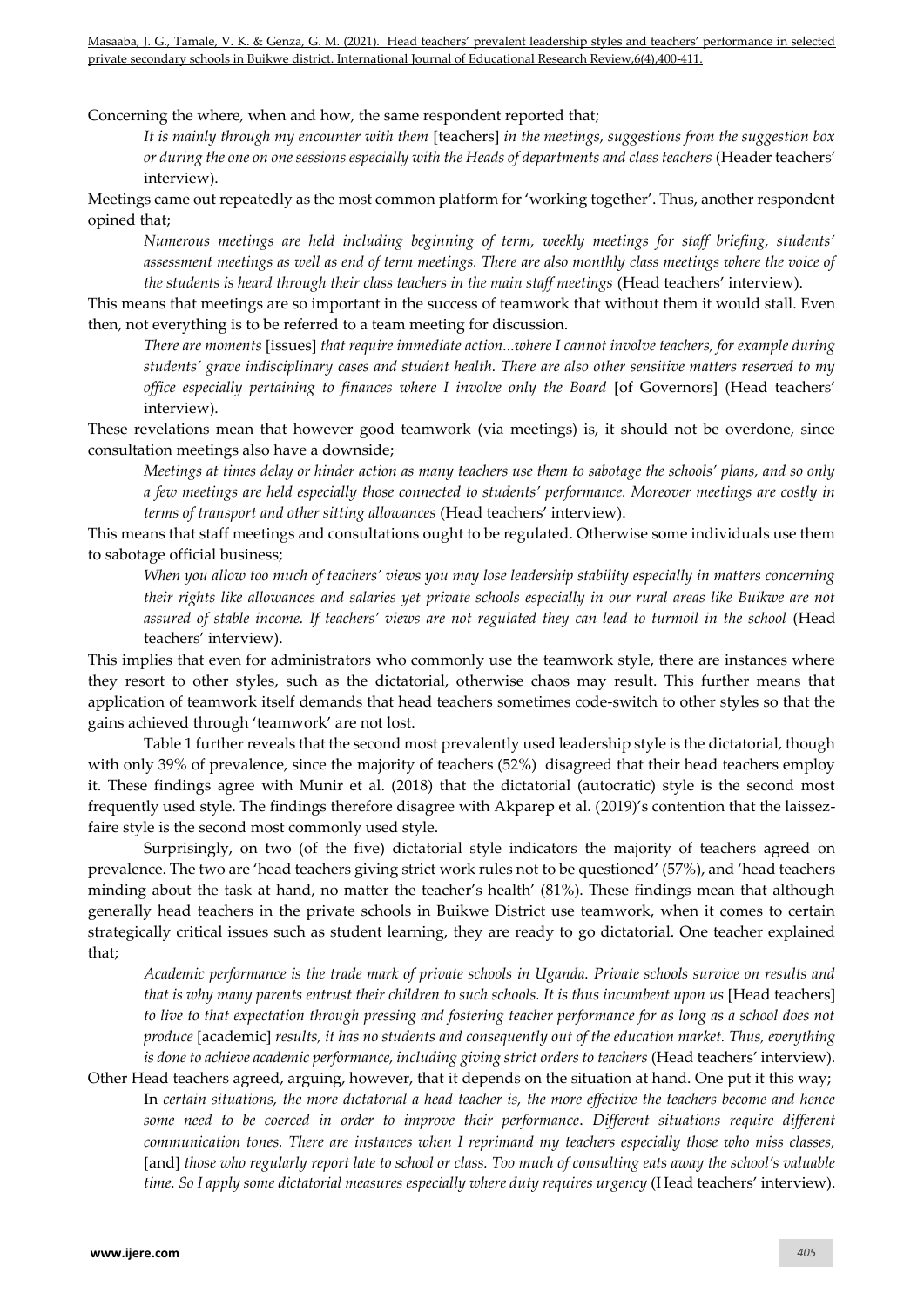On the practice of 'strict rules', head teachers indicated that it is mainly so as to avoid chaos at school. For example, one said that;

*Rules and procedures protect the schools from disorder. Following school rules and policies pegged on the school vision and mission helps the teachers to understand what is expected of them and what will happen when they fail to observe or violate the rules* (Head teachers' interview).

However, most interviewees further opined that staff rules should not be overdone;

*Too many rules and procedures in schools break teachers' openness and collaboration and in the end it leads to tension and withdrawal from active participation. This equally affects* [reduces] *teacher performance* (Head teachers' interview).

Finally, Table 1 reveals that use of the indifferent (laissez-faire) style is rare among Head teachers in the study schools. There was only 8% of agreement; with respondents overwhelmingly disagreeing on all the four style's indicative elements. This means that indifference is largely incompatible with the head teacher role because it [indifference] cannot deliver results. These findings concur with Specchia et al. (2021), Biradar et al. (2017) and Mawoli et al. (2017) that the indifferent leadership style is the least represented due to its ineffectiveness. The findings are also in line with Specchia et al. (2021) and Mawoli et al. (2017)'s recommendation that the use of the indifferent style should be discouraged since it creates a lawless working environment that retards performance. During interview, respondents explained why an indifferent style has no room in a private school. One reported that;

*Student academic performance is at the center of private schools and so everything geared towards achieving this is very much promoted especially that of organizing and following up the human capital* [teachers] *to ensure teacher performance* (Head teachers' interview).

Another respondent enumerated the stringent follow-up measures which her school uses;

*In as far as responsibility and duty are concerned, we* [Head teachers] *work closely with the Deputy* [incharge-of] *administration, Deputy* [in-charge-of] *academics, class teachers, and Departmental heads in the supervisory role in view of getting the work done. We have also teachers on duty who take charge of the school's weekly activities in close link with us administrators, and presents a report to the entire staff at the beginning of another week. And there are also arrival books to check for teachers' attendance and availability at school, plus class attendance monitoring forms which every teacher signs every after a lesson, and is taken to the Director of studies. It is serious business, no joke!* (Head teachers' interview).

Existence of such stringent measures explains why the indifferent style is out of place among head teachers in private secondary schools.

The next sub-section relates prevalent leadership styles to teacher performance. Incidentally, only the teamwork style was found to be prevalent in the study context, and therefore only its hypothesis (Hypothesis 3) was tested. Since respondents had indicated that the indifferent and dictatorial styles were largely absent among their head teachers (Table 1), going ahead to relate these two styles to teacher performance would only have been of mere hypothetical value, not of real value.

## **Teamwork leadership style and teacher performance**

After a histogram had confirmed the normality of results on teamwork – with most of the scores tending to concentrate towards a mean score of 4.3 (with a small Standard Deviation of 0.82), the researchers went ahead to test the current objective's hypothesis using Pearson's linear correlation analysis. The results are presented in Table 2.

| Table 2: Correlation of Head teachers' teamwork style with teacher performance |                       |                 |             |  |  |
|--------------------------------------------------------------------------------|-----------------------|-----------------|-------------|--|--|
|                                                                                |                       | <b>Teamwork</b> | Performance |  |  |
|                                                                                | Pearson's correlation |                 | $0.181*$    |  |  |
| Teamwork                                                                       | Sig. (2-tailed)       |                 | 0.022       |  |  |
|                                                                                | N                     | 159             | 159         |  |  |
|                                                                                | Pearson's correlation | $0.181*$        |             |  |  |
| Performance                                                                    | Sign. (2-tailed)      | 0.022           |             |  |  |
|                                                                                | N                     | 159             | 159         |  |  |
|                                                                                |                       |                 |             |  |  |

**\*. Correlation is significant at the 0.05 level (2-tailed)**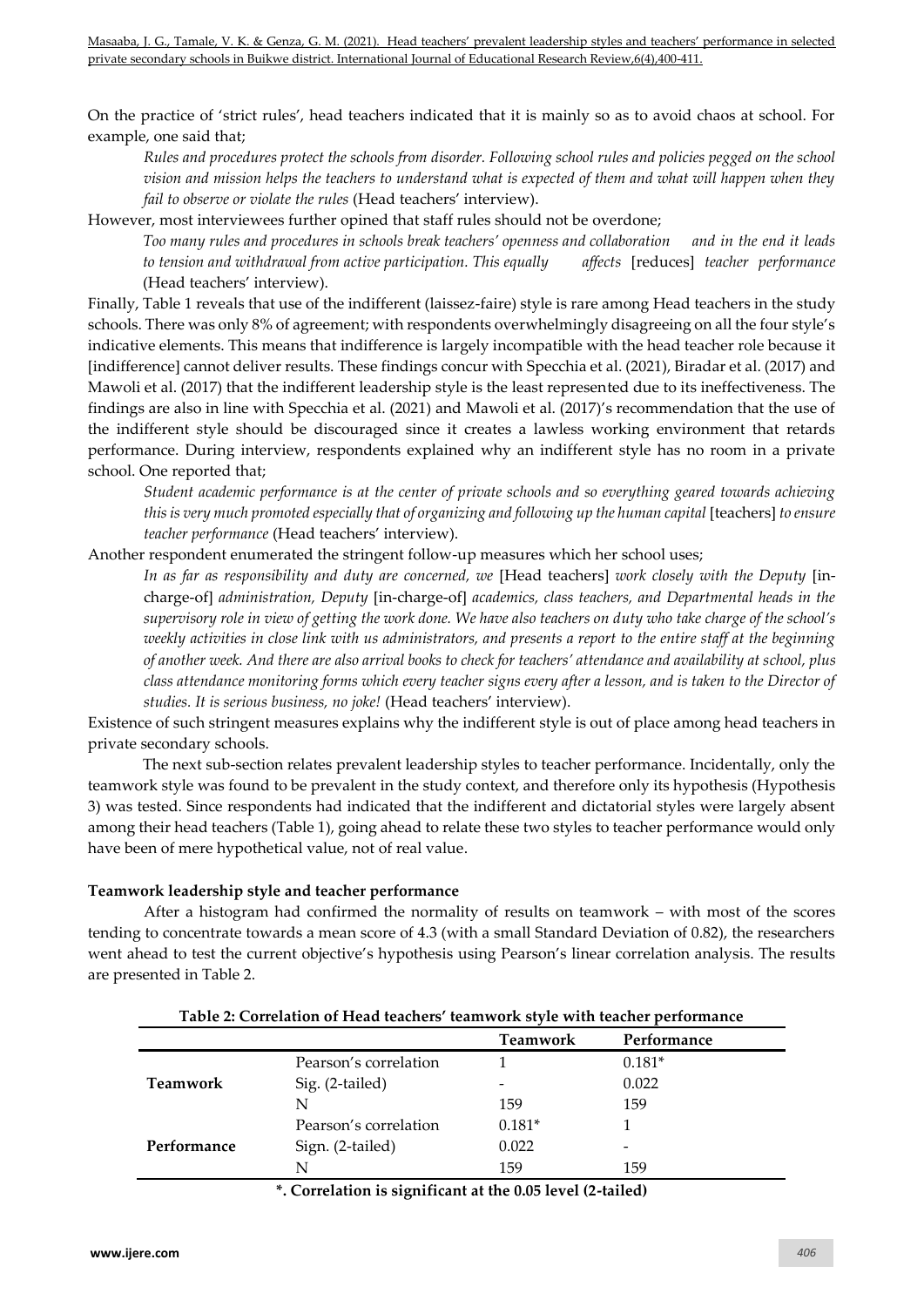Table 2 reveals that there is a significant, positive but weak correlation between Head teachers' teamwork leadership style and teachers' performance  $(r = 0.181^*; at p < 0.05)$ . This means that the more head teachers employ teamwork, the more (or the better) teachers perform. Thus, the hypothesis that there is a relationship between head teachers' teamwork leadership style and teacher performance is supported by realities in private secondary schools in Buikwe District. However, since the correlation is a weak one (r = 0.18), it means that the style succeeds in improving teacher performance by only about 18%. There are other critical factors that account for the remaining 82%, which, however, were outside the current study's scope.

The above correlation results concur with Ghodang (2021), Dastane (2020), Akparep et al. (2019), Sanyal et al. (2018), Khan et al. (2017), Agwu (2015), Dalluay et al. (2016), Aunga et al. (2017), Wachira et al. (2017), and Yao et al. (2017) that there is a positive relationship between the teamwork leadership style and employees' performance. However, the correlation is quite low (18%). Iqbal et al. (2015) attributes this to the fact that the style consumes a lot of time, hence eventual demotivation of both head teachers and teachers. Concurring voices were heard during interview, for example one head teacher observed that;

*Too much of consulting eats away the school's valuable time. So I apply some dictatorial measures especially where duty requires urgency* (Head teachers' interview).

Such a view implies that however relevant the team work style is in inducing teacher performance, a sporadically gauged borrowing from other styles (such as the dictatorial) might also be necessary. This is particularly true for emergencies such as fire outbreaks and violent student strikes.

## **CONCLUSIONS**

The study concludes that, first, teamwork is the style of leadership that is most prevalently used by private secondary school head teachers in Buikwe District. This tells us both about teamwork (as a style of leadership) and about head teachers (as those that apply the style). For teamwork, it means that teamwork (still) works, and it works particularly in a private school setting. Teamwork is real in private educational institutions; it is one of the factors that drives schools. Concerning head teachers, the conclusion means that they overwhelmingly view and practice school administration as 'a joint effort' – an orchestra, not a one person's show. This further means that head teachers appreciate the wealth of expertise which different members of staff have, hence tapping into it through teamwork.

Secondly, the study concludes that the indifferent style is hardly practicable in a private secondary school setting. This means that for institutions that want to see results, 'indifference' – even in the name of 'personal freedom' – is a wrong path. Whereas schools periodically get emergency situations justifiably requiring application of the autocratic / dictatorial style, situations warranting an indifferent (free-reign) approach are difficult to imagine. May be using 'indifference' only as a provisional strategy towards one teacher's conduct as the administrator studies it more.

Lastly, the study concludes that the teamwork leadership style is truly positively associated with teacher performance. Because it brings teachers on board, particularly by consulting them through meetings, assigning them responsibilities and giving them professional support, the style succeeds in motivating teachers to work. This means that when teachers are both empowered and supported they deliver results. Even then, teamwork does not mean abdicating responsibility. As the accounting officers in the schools entrusted to them, head teachers still remain in-charge, and take the 'final' decision(s), even when it means going against the majority. For example, not every issue needs to be subjected to a 'majority vote'! However, since the correlation yielded a weak (though significant and positive) relationship between teamwork and teacher performance, the study contends that there are certain 'miracles' which this leadership style cannot perform – if it is left alone on its own without putting other factors into consideration. One such factor appears to be financial rewards. However, the current study did not delve deep into those other factors.

## **RECOMMENDATIONS**

Head teachers should continue applying the teamwork leadership style because it facilitates complex task accomplishment, and is a source of dynamic capability that ensures long-term organisational effectiveness. However, teamwork alone cannot go far in inducing teacher performance. It should be used in tandem with other practices such as equitable teacher remuneration. The dictatorial leadership style should not necessarily be condemned as an inappropriate style. In itself, this style is not really 'inappropriate' or unacceptable. There are issues and situations that require it, such as health emergencies, fire outbreaks and violent strikes.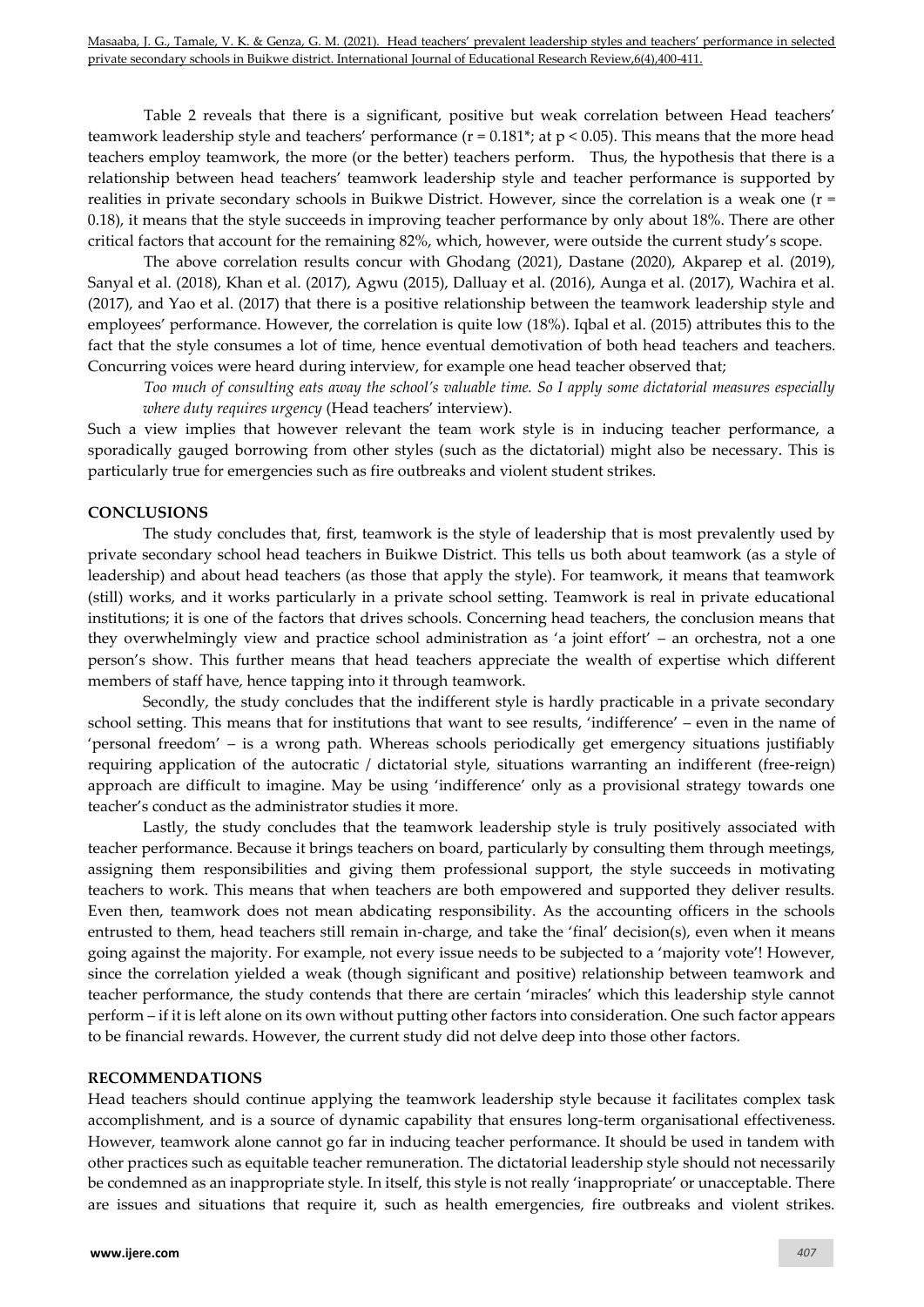However, the style should not become the routine style used by any head of school. It should be reserved for emergencies, not routine practices. The indifferent style should not be applied in any (educational) institution that aims at effectiveness. With its characteristic lack of direction, indifference kills staff morale and, consequently, institutions as well.

## **Limitations and Further Research**

The current study is limited by both its examination of only three of the five leadership styles of the managerial grid, and by its cross-sectional nature. A longitudinal study using an experimental design (with schools in both research and control groups) could, for example, perhaps have unveiled more layers of knowledge. Even then, the current study remains significant for its extension of leadership style narratives to a private secondary school setting in a developing country context of Buikwe District (Uganda), and for its underlining of the limitations of the teamwork style, its clear prevalence and immense value in educational administration and management notwithstanding.

Further research should therefore interest itself with a longitudinal study of the impact of different leadership styles on teacher performance; and it should preferably use an experimental design. For example, when a predominantly dictatorial style head teacher with time changes to use of the teamwork style, how much difference does the change make in teacher performance?

There is also need for further research on the relationship between the dictatorial and laissez-faire leadership styles on teacher performance, but only in those organisations where these styles are also found to be prevalently used. The current study correlated only one leadership style (teamwork) with teacher performance, since other styles were found to be rarely used in the study area.

## **REFERENCES**

- Aboshaiqah, A. E., Mansour, A. M. H., Sherrod, D. R., Alkhaibary, A., & Alkhaibary, S. (2014). Nurses' perception of managers' leadership styles and its associated outcomes. *American Journal of Nursing Research, 2* (4), pp. 57-62.
- Adepoju, O. (2018*). Introduction to educational administration and planning*. Ikare Printing Press, 1(10-1-89-6009), 96-109.
- Agwu, M. O. (2015). Teamwork and employee performance in the bonny Nigeria Liquefied Natural Gas Plant. *Strategic Management Quarterly, 3*(4), 39-60.
- Ahmed, S. A. (2015). Managerial grid a magic wand for today's leadership*. International Journal of business and administration research review, 1*(12).
- Akparep, J. Y., Jengre, E., & Mogre, A. A. (2019). The influence of leadership style on organizational performance at Tumakavi Development Association, Tamale, Northern Region of Ghana. *Openn Journal of Leadership* Vol. 8, pp. 1-22.
- Akram, M., Alam, H. M., Ali, L., & Mughal, M. M. (2012). How leadership behaviors affect employee performance in Pakistan. *Journal of Economics and Behavioral Studies, 4*(6),
- Al-Malki, M. & Juan, W. (2018). Leadership styles and job performance: A literature review. *Journal of International Business Research and Marketing*, Vol. 3 (3); pp. 40-59.
- Alonzo. M.L.M. (2018). The relationship between managerial grid model position and job satisfaction of regular employees of Bank X.
- Amin, M.E. (2005). *Social science research: Conception, methodology and analysis*. Kampala: Makerere Printery.
- Aquinas, P. G. (2008). *Organizational behaviour: Concepts, realities, applications and challenges*. New Delhi, India, Excel Books.
- Aunga, D. A. O., & Masare, O. (2017). Effects of leadership styles on teachers' performance in primary schools of Arusha District Tanzania. *International Journal of Educational Policy Research and Review, 4*(4), *pp. 42- 52.*
- Ayene, T. A. (2016). *Principals' leadership styles and their effects on teachers' performance in the Tigray Region of Ethiopia.* Pretoria: University of South Africa.
- Bakwai, B. S. (2015). Head teachers' leadership styles and staff performance in secondary schools in Nakaloke town council, Mbale district, Uganda.
- Basit, A., Sebastian, V., & Hassan, Z. (2017). Impact of leadership style on employee performance (A case study on a private organization in Malaysia). International. *Journal of Accounting & Business Management, 5*  (2), pp. 45-60.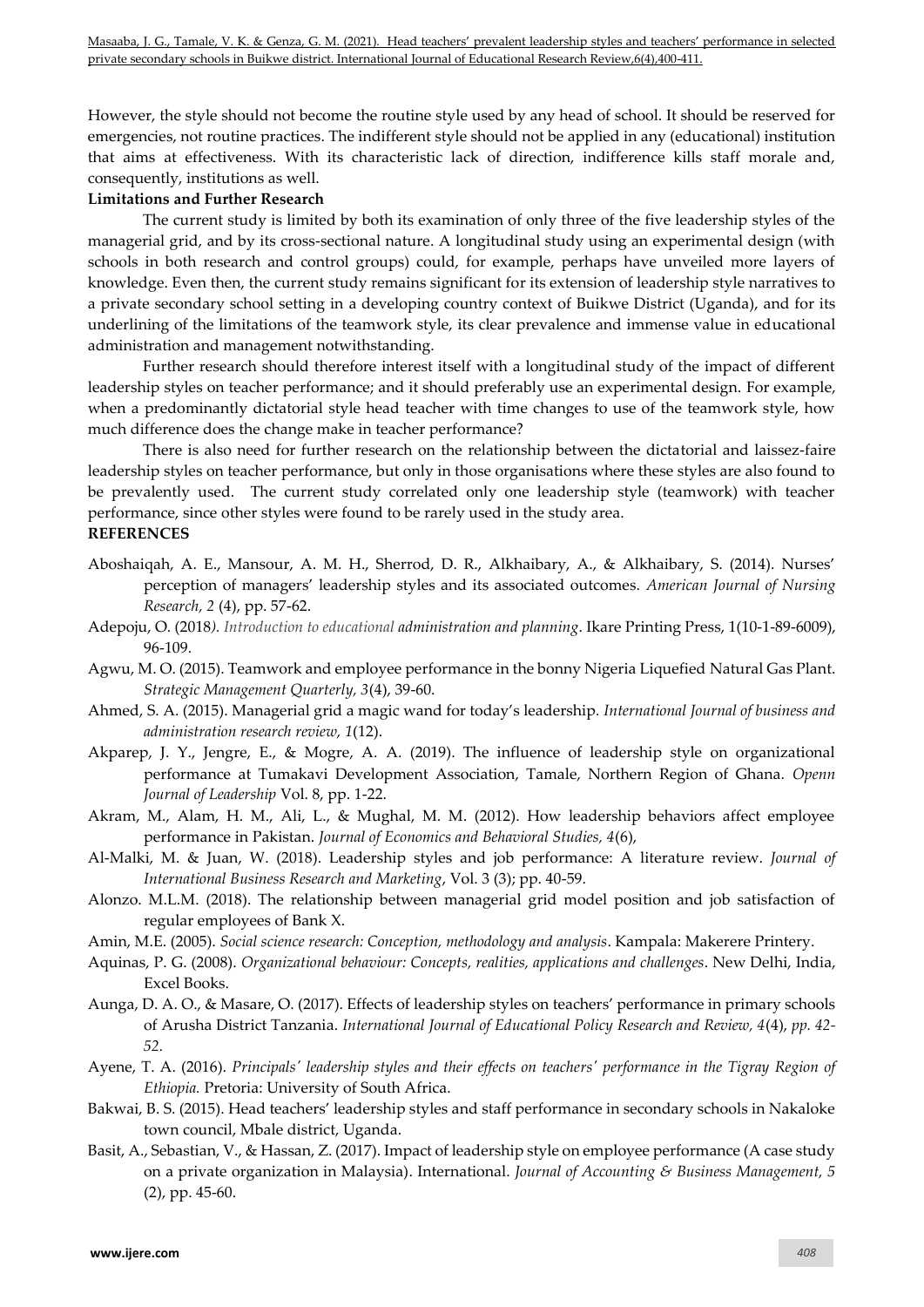- Bencherab,A. & Maskari,A.A. (2021). Clinical supervision: A genius tool for teachers' professional growth. *The Universal Academic Research Journal,3*(2),51-57.
- Bhargavi, S. & Yaseen, A. (2016). Leadership styles and organizational performance. *Strategic Management Quarterly*, 4(1); pp. 87-117.
- Biradar, B. B., & Chatpalli, V. S. (2017). Assessing leadership style in multicultural team. *AGU International Journal of Management Studies & research (5),* 264-269*.*
- Blake, R. R., & Mouton, J. S. (1985). *The managerial grid: key orientations for achieving production through people*. Houston, Tex: Gulf Pub. Co.
- Blasé, J., Dedrick, C., & Strathe, M. (2018). Leadership behavior of school principals in relation to teacher stress, satisfaction, and job performance. *[The Journal of humanistic education and development](https://www.researchgate.net/journal/0735-6846_The_Journal_of_humanistic_education_and_development) 24*(4):*159-171. DOI[: 10.1002/j.2164-4683.2018.tb00290.x](http://dx.doi.org/10.1002/j.2164-4683.1986.tb00290.x)*
- Buikwe District (2018). District Inspection Report 2018. The Ministry of Education and Sports (MoES).
- Bush, T., & Middlewood, D. (2005). *Leading and managing people in education.* London: SAGE publication limited.
- Cho, K. W., Yi, S. H., & Choi, S. O. (2018). Does Blake and Mouton's managerial grid work? The relationship between leadership type and organization performance in South Korea. International Review of Public Administration, 23(2), 103-118.
- Chua, J., Basit, A. and Hassan, Z (2018) Leadership style and its impact on employee performance *International Journal of Accounting & Business Management* 6 (1).
- Crawfurd, L. (2017). *School Management and Public-Private Partnerships in Uganda*. Munich Personal RePEc Archive. MPRA Paper No. 79923.
- Dalluay, D. V. S. & Jalagat, D. R. C., (2016). Impacts of leadership style effectiveness of managers and department heads to employees' job satisfaction and performance on selected small scale businesses in Cavite, Philippines. *International Journal of Recent Advances in Organizational Behaviour and Decision Sciences* (IJRAOB), *2*(2), pp. 734-751.
- Dastane, O. (2020). Impact of leadership styles on employee performance: A moderating role of gender. *Australian Journal of Business and Management Research*, Vol.05 No.12; pp. 27-52.
- Davidescu, A. A., Apostu, S., Paul, A. and Casuneanu, I. (2020). Work Flexibility, job satisfaction, and job performance among Romanian employees – Implications for sustainable human resource management. *Sustainability*, 12 (6086); pp. 1-53.
- Ejimabo, N. O. (2015). An approach to understanding leadership decision making in organization. *European Scientific Journal, 11*(11); pp. 1-24.
- Esia-Donkoh, K. and Quansah, D. K. (2021). Leadership styles of principals based on setting, zone, and location of public colleges of education in Ghana. *Education Quarterly Reviews*, Vol. 4(2); pp. 443-454.
- Genza, G. M. (2021). But what is leadership? A systematic review of the leadership concept in view of heightened educational leadership in Africa. *Journal of Education and Practice*. Vol. 12, No. 9; pp. 127- 137.
- Genza. M. G., Muwagga, M. A., & Ssempala, C. (2016). Secondary School Teachers' Professional Role Identity and Personal Role Espousal in Central Uganda: Lessons for Teacher Professionalism in Africa. *International Journal of Social Science and Humanities Research 4*(1), 192-203.
- Ghodang, H. (2021). The effect of innovative leadership and job satisfaction on teacher's performance. *International Journal of Education and Research*, Vol. 9 (1); pp. 39-54.
- Goddey, W. (2017). Principals' Leadership Style and Staff Job Performance in Selected Secondary Schools, Nigeria. *International Multi-Disciplinary Journal*, Ethiopia *11* (3); pp. 115-131.
- GoU [Government of Uganda] (2013). *Uganda Vision 2040*. Kampala: Government of Uganda.
- Hakan, K. Kiliclar, A. and Yazicioglu, I. (2013). Analyzing leadership styles of Turkish managers in the scope of the Blake and Mouton's managerial grid. *International Journal of Business and Social Science,* Vol. 4 (11); pp. 96-107.
- Holberta, J., Madhakomala, R., Saparuddin and Timotius, E. (2021). The influence of leadership styles on employees' job satisfaction in public sector organizations in Indonesia. *Management Science Letters,* 11 (2021); pp. 1393-1398.
- Igunnu,A.A. (2020). Leadership styles and job performance among administrative heads of secondary schools. *The Universal Academic Research Journal,2*(1),38-45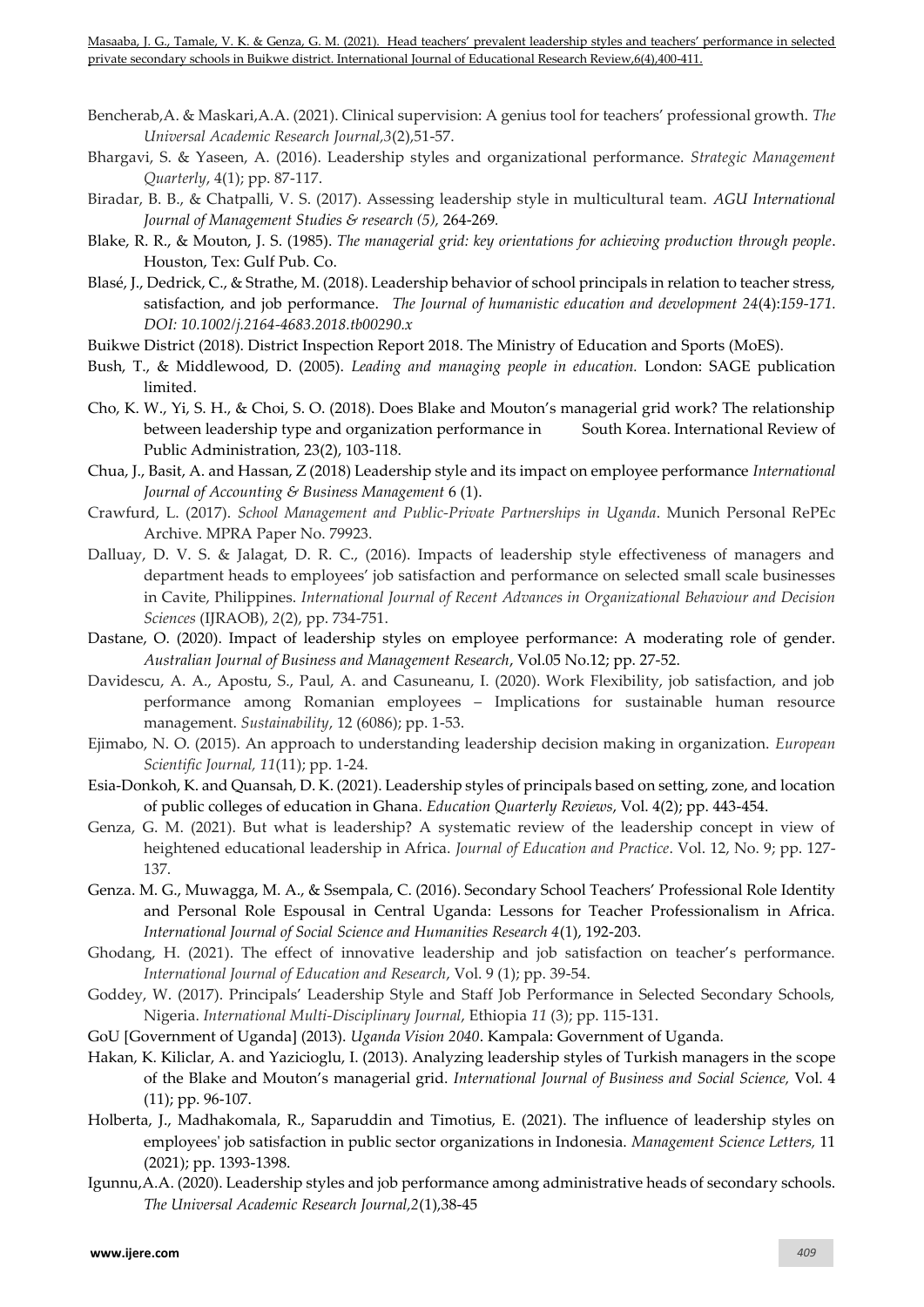- Imhangbe, OS. Okecha, RE., and Obozuwa, J. (2018). Principals' leadership styles and teachers' job performance: Evidence from Edo State, Nigeria. *SAGE Journals.*
- Iqbal, N., Anwar, S., & Haider, N. (2015). Effect of leadership style on employee performance. *Arabian Journal of Business Management Review, 5*: 146. doi:10.4172/2223-5833.1000146.
- Janelle, C. (December, 2018). "What is the Role of a Teacher?" Thoughtco.com/ what-is-the-role-of a- teacher-2081511.
- Joshi, B.S. (2015). Exploring leadership styles adopted by the top and middle level leaders from hospital industry in Pun city. *Bharuch Research Centre for Health Management Studies.*
- Kakonge, L. M. (2018). Inspection and Education progress Report. Buikwe District, Uganda. The Ministry of Education and Sports (MoES).
- Khajeh, E. H. A. (2018). Impact of leadership styles on organizational performance. *Journal of Human Resources Management Research*, DOI: 10.5171/2018.687849
- Khan, M. A., Ismail, F. B., Hussain, A. and Alghazali, B. (2020). The interplay of leadership styles, innovative work behavior, organizational culture, and organizational citizenship behavior. *SAGE Open*, January-March (2020); pp. 1-16.
- Khorsan & Crawford (2014). External validity: A conceptual approach for systematic review methodology.
- Kiwanuka, M. C. (2017 March 18). Buikwe teachers arrive late for work and leave. The Ministry of Education and Sports (MoES).
- Krejcie, R. V., & Morgan, D. V. (1970). Determining sample size for research activities. *Educational and psychological measurement, 30* (608).
- Küçüker, M. S . (2019). The views of the teachers working in vocational high schools about lifelong learning. *The Universal Academic Research Journal,1*(1),11-26
- Mawoli, M. A., & Haruna, M. (2013). Effect of leadership styles on employees' job performance: Evidence from Federal Medical Centre in Niger State.
- MoES (2017). *Education & sports sector annual performance (FY 2016/2017)* [ESSAPR 2016/2017]. Kampala: Government of Uganda.
- MoES (2019). *Education & sports sector annual performance (FY 2018/2019)* [ESSAPR 2018/2019]. Kampala: Government of Uganda.
- MoES [Ministry of Education and Sports] (2008). *Education Act 2008*. Kampala: Government of Uganda.
- Munir, H. and Iqbal, M. Z. (2018). A study of relationship between leadership styles of principals and job satisfaction of teachers in colleges for women. *Bulletin of Education and Research*, 40(2),65-78.
- Muza,S.H.(2021). Team teaching approach on academic performance of students in faculty of education. *The Universal Academic Research Journal,2*(2),58-6
- Nakidien, T., Singh, M. and Sayed, Y. (2021). Teachers and teacher education: Limitations and possibilities of attaining SDG 4 in South Africa. *Education Sciences*, Vol. 11(66); pp. 1-13.
- Nasir, H. M., Nordin, R., Seman, S. A. A., & Rahmat, A., (2014). The relationship of leadership styles and organizational performance among IPTA Academic Leaders in Klang Valley Area, Malaysia. *Business & Entrepreneurship Journal, 3*(2); pp. 45-65.
- Okeniyi, C. M. (1995). Relationship between leadership problems and school performance in Oyo State secondary schools. Unpublished Masters of Education dissertation; University of Ibadan.
- Olaniyan, A. O. (1999). *Principal preparation, selection and leadership roles: Teachers and teaching in Nigeria*. Benin: Festa Press Ltd.
- Sanyal, S., & Hisam, M. W. (2018). The impact of teamwork on work performance of employees: A study of faculty members in Dhofar University. *IOSR Journal of Business and Management (IOSR-JBM). 20* (3), 15-22.
- Sarışık, S. (2020). Investigation of the leadership qualifications of school managers in educational administration: The teachers' views . *International Journal of Educational Research Review*, 5 (4), 296-307. DOI: 10.24331/ijere.748935
- Specchia, M. L. et al. (2021). Leadership styles and nurses' job satisfaction: Results of a systematic review. *International Journal of Environmental Research and Public Health*, 18 (1552); pp. 1-15.
- Ssekamwa, C.J. (2000). *History and development of education in Uganda*. Kampala: Fountain Publishers.
- Ssekamwa, J. C. (1997). *History and Development of Education in Uganda*. Kampala: Fountain Publishers.